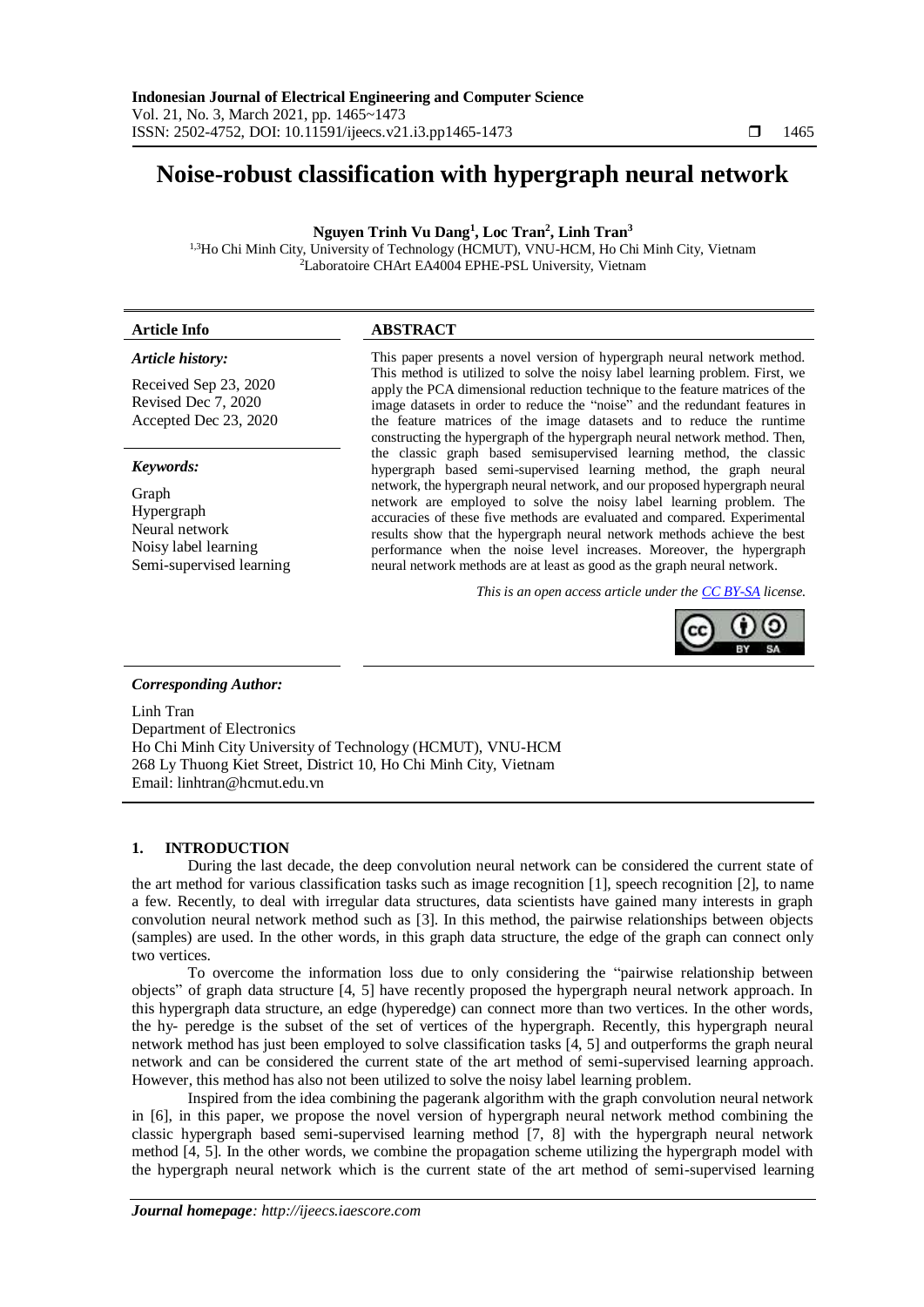approach. We find out that this proposed combination of the propagation scheme and the hypergraph neural network method significantly improves the accuracy of the hypergraph neural network method alone even when the noise presents in the labels.

In this paper, our contributions are three-folds:

- a) In order to reduce the runtime constructing the graphs and the hypergraphs from the image datasets, we apply the dimensional reduction technique PCA to the image datasets.
- b) Propose the novel version of hypergraph neural network method combining the classic hypergraph based semi-supervised learning method with the hypergraph neural network method.
- c) Compare the accuracy performance measures of the classic graph based semi-supervised learning problem, the classic hypergraph based semi-supervised learning problem, the graph neural network method, the hypergraph neural network method, and our proposed hypergraph neural network method when we apply these five methods to solve the noisy label learning problem.

We will organize the paper as follows: Section 2 will discuss the related work. Section 3 will introduce the novel version of hypergraph neural network method. Section 4 will describe the datasets and present the experimental results. Section 5 will conclude this paper and the future direction of researches will be discussed.

# **2. RELATED WORK**

Learning with label noise gains many interests since label noise may lead to many undesirable concerns such as the decrease in learning performance. The current studies associated to this problem can be assembled into three main groups [9]:

- a) Robust model approach
- b) Data filtering approach
- c) Inherently noise-tolerant learning approach

# **2.1. Robust model approach**

This approach empirically studies the robustness property of various classical classification algorithms such as Na ̈ıve Bayes probabilistic classifier, C4.5 decision tree, the SMO support vector machine [9], to name a few. Experimental results show that the Na ̈ıve Bayes probabilistic classifier and the random forest ensemble classifier are the most robust classical classification systems against noise label [9]. However, the weakness of these classical classification is very clear. First, this approach is inactive. Instead of refining and changing the classical classification algorithms, they only explore the robustness prop- erty of commonly used classification systems. Second, the most robust classification system is effective only when the percentage of label noise is minor. The performance of the most robust classification system drops significantly when the percentage of label noise is huge.

Recently, the deep neural networks (i.e., the modern classification systems) have been established and well developed. For example, the deep convolution neural network can be considering the current state of the art and the best classification system for image recognition problem [1]. However, [10-12] showed that a deep neural network with huge enough capacity can memorize the training set labels even when they are randomly made. Hence, they are mostly vulnerable to the label noise. Similar to classical classification systems, label noise can cause overfitting and significantly drop the deep neural networks' performance.

However, [12] observed that when the learning rate is high, deep neural networks may preserve quite extraordinary accuracy. In the other words, the influence of the label noise is not important. This observation was employed in [12] to preserve an approximation of the labels using the running average of deep neural network's forecasts with a high learning rate. These approximations then can be utilized as the control (or supervision) signals to train the deep neural network. Inspired by the work of [10-12] and [4-6, 13], in this paper, we will develop the graph and hypergraph convolution neural network methods and apply these methods to solve the "noisy label learning" problem (using the image datasets such as MNIST, USPS, and FASHION MNIST). To the best of our knowledge, this work has not been investigated and developed.

# **2.2. Data filtering approach**

In this approach, the samples with noisy labels are distinguished and fixed before the training process. The ruined labels can be merely eliminated or relabeled at the very beginning. One idea is to employ the forecasts from the classification system (for e.g. the SVM system) to detect mislabeled samples. The class of these methods is called the classification filtering system. However, filtering all the samples that are misclassified by the classification filtering system is too inflexible and risky since the classification filtering system learned from data with noisy labels might not always be accurate.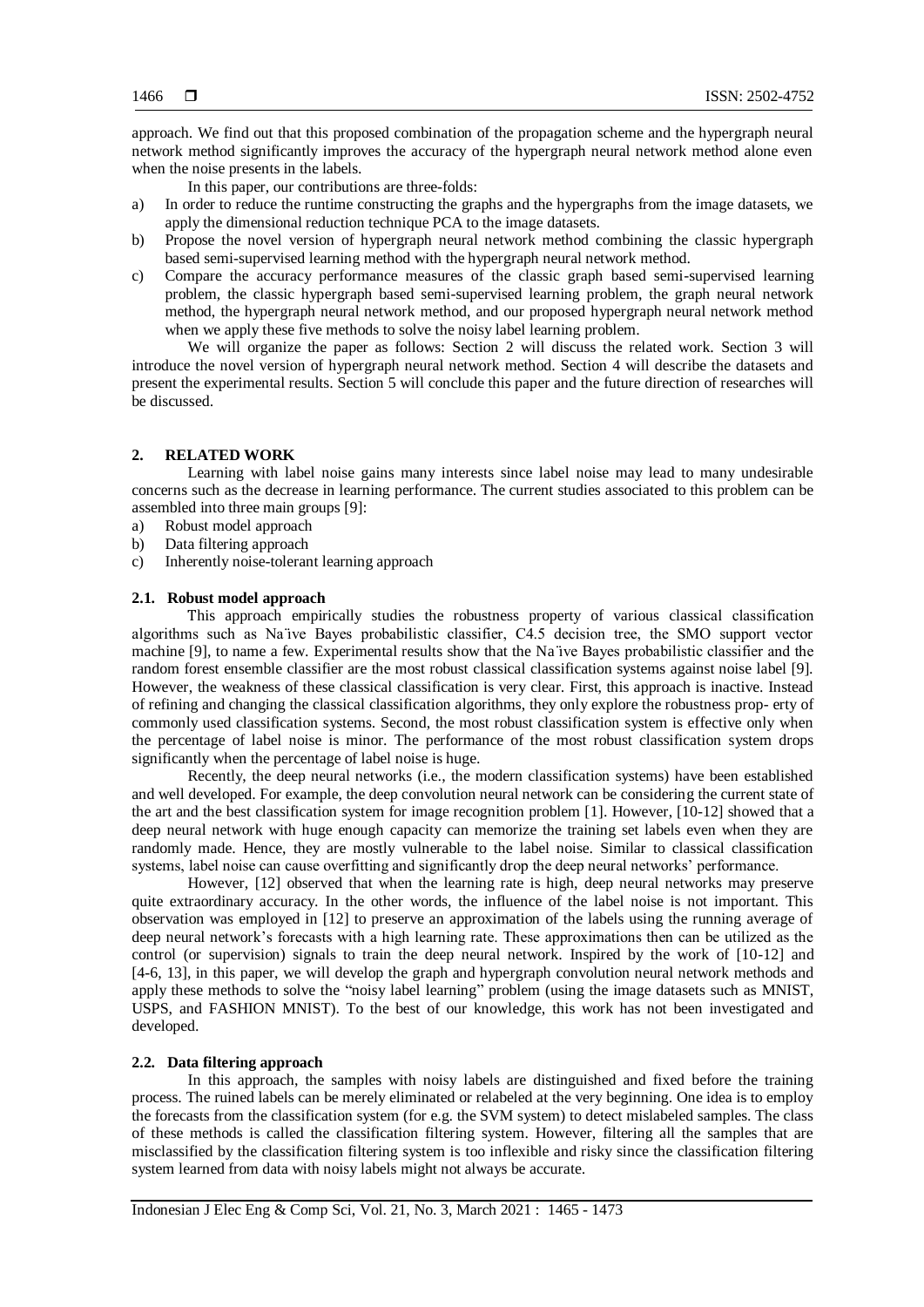*k-nn* classification systems is related to another class of methods. k-nn classification systems are shown that they are very vulnerable to label noise. Hence some *k-nn* methods target at improving or changing the rules of *k-nn* algorithms to recognize noisy labels and then eliminate or relabel the associated samples. However, the methods associated to this class are heuristics and might not be effective for samples that are close to the classification boundary. Moreover, the choice of k (i.e. the number of neighbors) might affect the performance of these methods considerably.

Some data filtering methods depend on some thresholds. These methods compute the score for each sample by using some measures and eliminate the samples that are above the definite threshold. Obviously, these methods are similar to outlier or anomaly or abnormal detection methods which are very hard to solve. Moreover, it's very difficult to differentiate the accurate exemptions from the mislabeled samples. Last but not least, for the data filtering approach, this approach tends to eliminate a large amount of samples, which may contain key information for classification. Easily, we can also recognize that we can employ the forecasts from deep neural networks to detect mislabeled samples.

# **2.3. Inherently noise-tolerant learning approach**

In this approach, there are two ways to attack the "noisy label learning problem":

- a) First, this way will model the noisy label before or during the training phase to take the noisy label into attention. This model holds the information of the noise and can be inserted into the classification system [14-18]. However, in order to build the model for noisy label, these methods require supplementary parameters, that might increase the time complexity and the model complexity. We know that high model complexity occasionally leads to over-fitting.
- b) Second, this way proposes the robust loss function for the noise-tolerant model. For example, [19] explored the robustness of various loss functions such as mean squared loss, mean absolute loss, and cross entropy loss. In [20], combined the benefits of the mean absolute loss and the cross entropy loss to attain the improved loss function.

# **3. HYPERGRAPH NEURAL NETWORK**

#### **3.1. Problem formulation**

In this paper, we would like to solve the "noisy label learning" problem [10, 21]. This problem can also be called the "label distribution learning" problem [22], to name a few. In this problem, let *Xtrain={x1, x2,*   $\ldots$ , *x*<sub>*i*</sub> $\ell$  be the training set, where *x*<sub>*i*</sub> ∈ *m. x*<sub>*i*</sub> can also be called the feature vector *i* or instance *i* or sample *i* of the training set with *1≤i≤l. Let YL={y1,y2,...,yC}* be the complete set of labels where *C* is the number of classes in the dataset. For each sample  $x_i$ , there is a label distribution  $d = \{d_{x_i}^{y_1}, d_{x_i}^{y_2}, ..., d_{x_i}^{y_C}\} \in R^C$ . Please note that  $d_{x_i}^{y_c}$  is the probability that the sample  $x_i$  belongs to the class *c*. From the above definition, we know that  $0 \leq$  $d_{x_i}^{y_c} \leq 1$  and  $\sum_c d_{x_i}^{y_c} = 1$ .

The objective of the noisy label learning problem is to learn a mapping function  $q: x \rightarrow d$  between the sample *x* and its corresponding label distribution function *d*. In the other words, the goal of noisy label learning is to learn the conditional probability mass function  $p(y|x)$ , where  $y \in Y_L$ ,  $x \in X_{train}$ . Assume that  $p(y|x)$  is the parametric model  $p(y|x, \theta)$ , where  $\theta$  is the parameter vector. Given the training set  $X_{train}$ , we need to find (i.e., solve for)  $\theta$  that can generate the distribution similar to  $d$  [23].

# **3.2. Preliminary notation and definitions**

Given a hypergraph *G=(V, E)*, where *V* is the set of vertices and *E* is the set of hyper-edges. Each hyper-edge  $e \in E$  is the subset of *V*. Please note that the cardinality of *e* is greater than or equal two. In the other words,  $|e| \ge 2$ , for every  $e \in E$ . Let  $w(e)$  be the weight of the hyper-edge *e*. Then *W* will be the  $R^{|E|*|E|}$ diagonal matrix containing the weights of all hyper-edges in its diagonal entries. The incidence matrix *H* of *G* is a  $R^{|V|*|E|}$  matrix that can be defined as follows:

$$
h(v,e) = \begin{cases} 1 \text{ if vertex } v \text{ belongs to hyperedge } e \\ 0 \text{ otherwise} \end{cases}
$$
 (1)

The example of the hypergraphs is illustrated in Figure 1.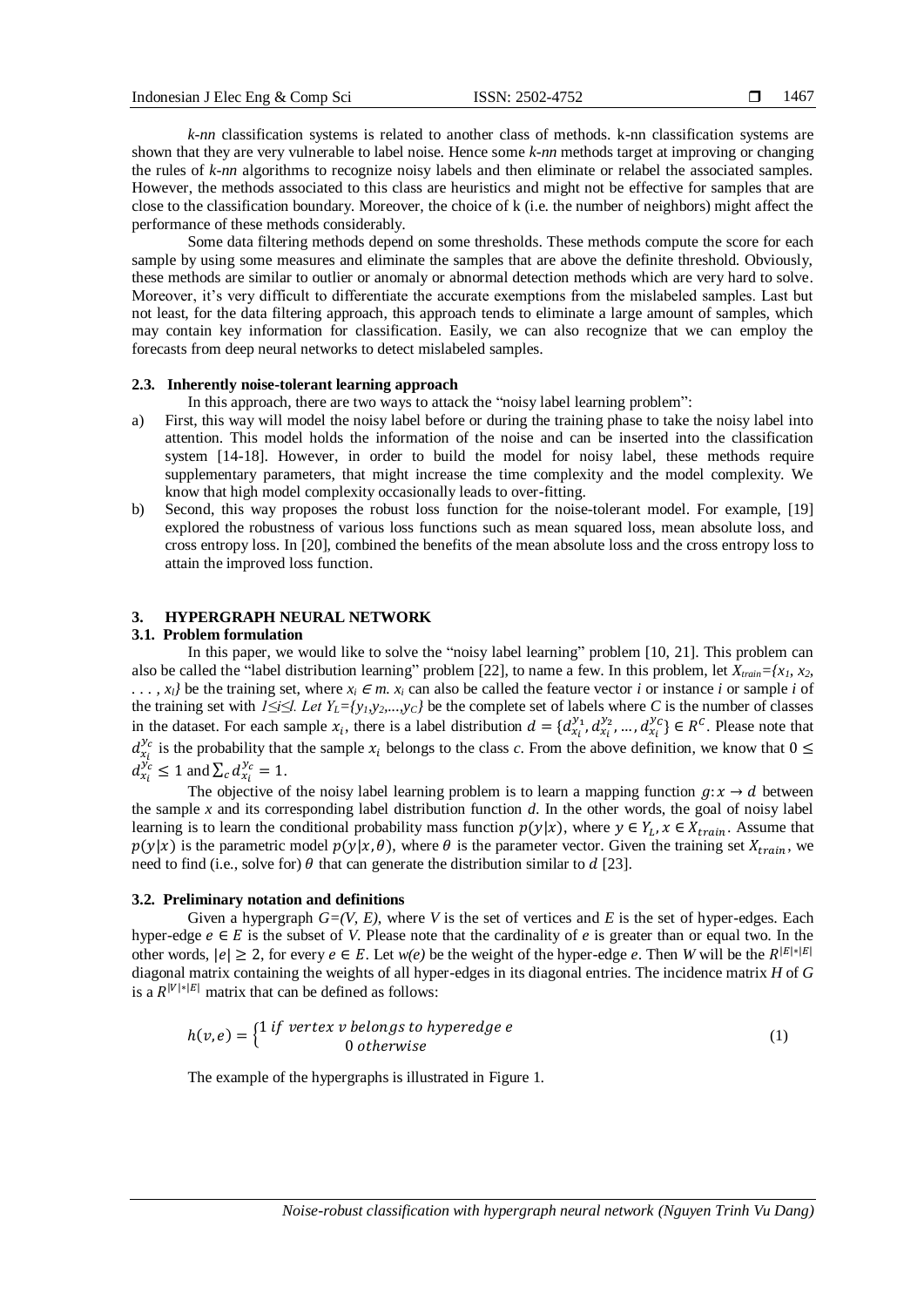

Figure 1. Hypergraph examples with 13 vertices and 4 hyperedges

From the above definition, we can define the degree of vertex *v* and the degree of hyper-edge *e* as follows:

$$
d(v) = \sum_{e \in E} w(e) * h(v, e)
$$
 (2)

$$
d(e) = \sum_{v \in V} h(v, e) \tag{3}
$$

Let  $D_v$  and  $D_e$  be two diagonal matrices containing the degrees of vertices and the degrees of hyperedges in their diagonal entries respectively. Please note that  $D_v$  is the  $R^{|V|*|V|}$  matrix and  $D_e$  is the  $R^{|E|*|E|}$ matrix. From the above definitions, [7, 8] define the symmetric normalized hypergraph Laplacian as follows:

$$
L_{sym} = I - D_{\nu}^{-\frac{1}{2}} H W D_{e}^{-1} H^{T} D_{\nu}^{-\frac{1}{2}}
$$
\n
$$
\tag{4}
$$

Moreover, [7, 8] define the random walk hypergraph Laplacian as follows:

$$
L_{rw} = I - D_v^{-1} H W D_e^{-1} H^T
$$
\n(5)

Please note that the two terms  $D_v^{-\frac{1}{2}}HWD_e^{-1}H^TD_v^{-\frac{1}{2}}$  and  $D_v^{-1}HWD_e^{-1}H^T$  in the symmetric normalized hypergraph Laplacian and the random walk hypergraph Laplacian respectively will be used in our proposed hypergraph neural network method.

# **3.3. Hypergraph based semi-supvervised learning problem**

Given a set of images  $\{x_1, ..., x_l, x_{l+1}, ..., x_{l+u}\}$  where  $n = |V| = l + u$  is the total number of images (i.e. vertices) in the hypergraph  $G=(V,E)$ . The method constructing the incidence matrix *H* from the image dataset will be specified clearly in the Experiments and Results section. Let *C* be the number of classes. Please note that  $\{x_1, ..., x_l\}$  is the set of all labeled points and  $\{x_{l+1}, ..., x_{l+u}\}$  is the set of all un-labeled points. Let  $Y \in R^{|V|*C}$  the initial label matrix for *n* images in the hypergraph *G* be defined as follows:

$$
Y_{ij} = \begin{cases} 1 \text{ if } x_i \in \text{ class } j \text{ and } 1 \le i \le l \\ -1 \text{ if } x_i \notin \text{ class } j \text{ and } 1 \le i \le l \\ 0 \text{ if } l+1 \le i \le n \end{cases}
$$
(6)

Let the matrix  $F \in R^{|V|*C}$  be the estimated label matrix for the set of images  $\{x_1, ..., x_l, x_{l+1}, ..., x_{l+u}\}\$ , where the point  $x_i$  is labeled as sign  $(F_{ij})$  for each class  $j \ (1 \leq j \leq C)\$ . Our objective is to predict the labels of the un-labeled points  $x_{l+1},...,x_{l+u}$ . In the other words, we need to compute the final solution matrix *F*. From [7, 8], the closed form solution of the hypergraph based semisupervised learning method can be computed as follows:

$$
F = (1 - \alpha)(I - \alpha D_v^{-\frac{1}{2}} H W D_e^{-1} H^T D_v^{-\frac{1}{2}})^{-1} Y
$$
\n(7)

where  $\alpha$  is the parameter.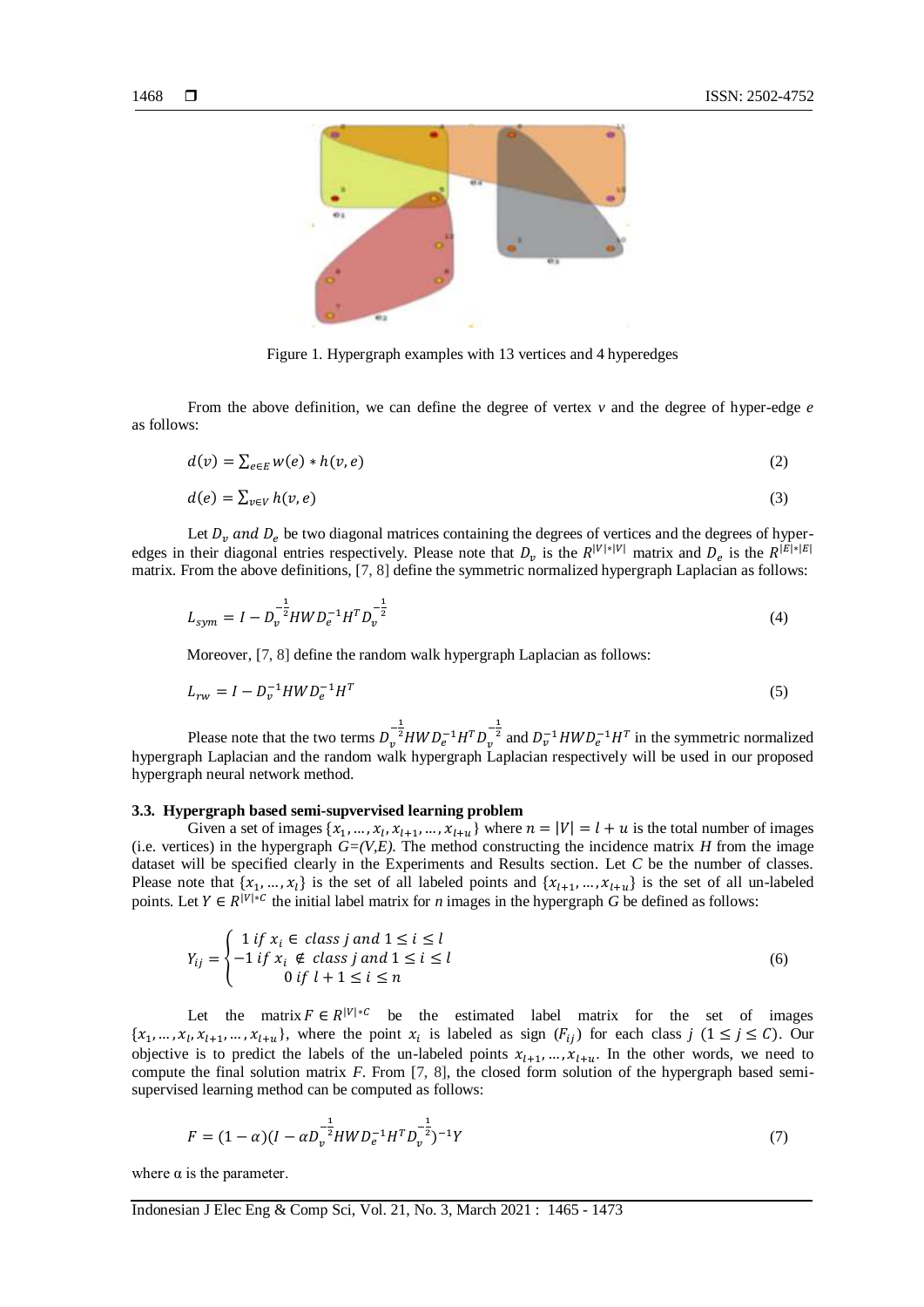# **3.4. Hypergraph neural network**

From [5-6], let:

$$
R_1 = ReLU \left( D_v^{\frac{-1}{2}} HWD_e^{-1}H^T D_v^{\frac{-1}{2}} X\theta_1 \right) (8)
$$
\n(8)

$$
R_2 = ReLU(D_v^{-1}HWD_e^{-1}H^T X\theta_1) (9)
$$
\n(9)

The output of the hypergraph neural network can be defined and computed as follows:

$$
Z = softmax\left(D_v^{-\frac{1}{2}}HWD_e^{-1}H^TD_v^{-\frac{1}{2}}R_1\theta_2\right)
$$
\n(10)

$$
\sum_{i=1}^{n} x_i
$$

$$
Z = Z = softmax(D_v^{-1}WD_e^{-1}H^TR_2\theta_2)
$$
\n
$$
(11)
$$

Note that  $X \in R^{n \times L_1}$  is the feature matrix (i.e. the image dataset).  $\theta^1 \in R^{L_1 \times L_2}$  and  $\theta^2 \in R^{L_2 \times C}$  are two parameter matrices that are needed to be learned during the training process.

# **3.5. Our proposed hypergraph neural network**

Inspired by the work in [6] for graph neural network, we try to apply this work (idea) to develop our novel version for hypergraph neural network method. In this novel version, we initially compute the final solution matrix  $F$  of the classic hypergraph based semi-supervised learning method as in  $(7)$ :

$$
F = (1 - \alpha) \left( I - \alpha D_v^{-\frac{1}{2}} H W D_e^{-1} H^T D_v^{-\frac{1}{2}} \right)^{-1} X (12)
$$
 (12)

In this first step, we overcome the difficulty which is "only neighbors in the two-hop neighborhood are considered" of the graph neural network method and hypergraph neural network method [5-6]. The time complexity of this computation is still low since we employ the sparse matrix computation techniques, for examples, the conjugate gradient method, to solve the above sparse linear system of equations. Please note that, this first step can also be called the "feature propagation" step or "feature diffusion" step [24] (i.e. this step is not a "label propagation" step). Its purpose is to smooth the data (i.e. the feature matrix). This might lead to the high performance of our proposed hypergraph neural network method. In addition, let us define:

$$
R_3 = ReLU \left( D_v^{\frac{-1}{2}} HWD_e^{-1}H^T D_v^{\frac{-1}{2}} X\theta_1 \right) (13)
$$
\n(13)

We compute the final output Z of the hypergraph neural network by:

$$
Z = softmax\left(D_v^{\frac{-1}{2}}HWD_e^{-1}H^TR_3\theta_2\right)(14)
$$
\n(14)

Simply speaking, our novel method is the combination of the classic hypergraph based semisupervised learning method and the hypergraph neural network method. This combination might outperform the hyper- graph neural network alone (i.e. the current state of the art method of semi-supervised learning approach). The two main differences of our proposed method with the method proposed in [6] are:

a) Initially, the input feature matrix X does not need to go through a neural network.

b) At our final step, we compute the output Z of hypergraph neural network similar to the formula proposed by [5]. Please note that [5] proposed the formula to compute the output of the graph neural network. In the other words, in the method proposed in [6], the final solution matrix F of the hypergraph based semi-supervised learning method is just needed to go through only one layer of the neural network which is the softmax layer.

#### **4. EXPERIMENTAL RESULT**

In this section, we will apply the classic graph based semi-supervised learning method [25], the classic hypergraph based semi-supervised learning method, graph neural network method, hypergraph neural network method, and our proposed hypergraph neural network method to solve the noisy label learning problem. In the other words, we will test the noise robustness of these five methods. The three image datasets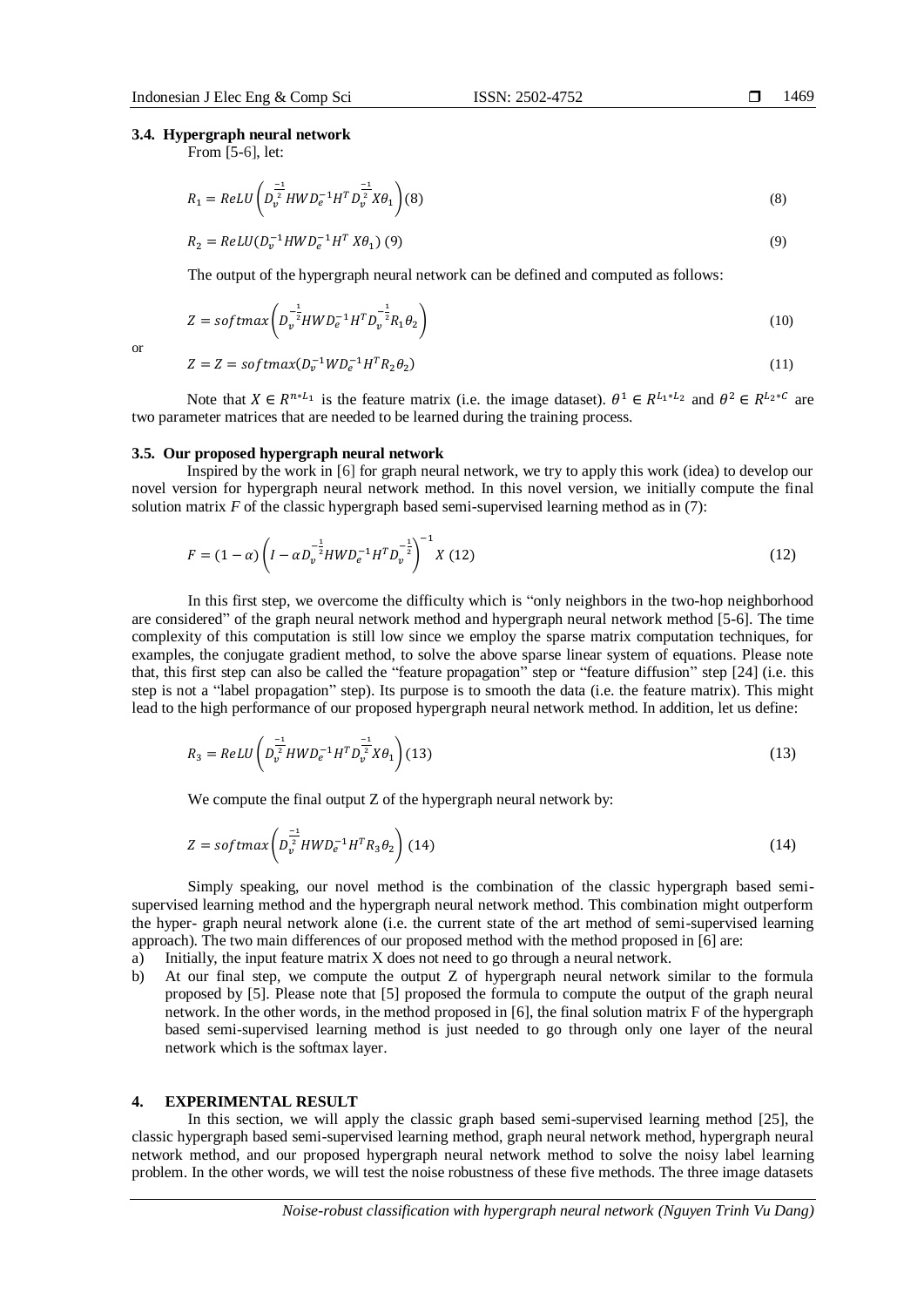that we will use in the experiments are the MNIST dataset, the USPS dataset, and the FASION MNIST dataset.

# **4.1. Dataset**

MNIST: This image dataset is the dataset containing the handwritten images from '0' to '9'. There are 70,000 images in the dataset. There are 60,000 images in the training set and 10,000 images in the testing set. Obviously, the number of classes in this MNIST image dataset is 10. Each image in the dataset is the 28 by-28 matrix (gray scale image). Our first task in the preprocessing step is to convert this gray scale image to 1-by-784 vector. We achieve this task by concatenating every rows of the gray scale image to a "long" row vector. In the other words, we have the  $R^{70,000\times784}$  feature matrix.

USPS: This image dataset is also the handwritten image dataset from '0' to '9'. However, in this dataset, there are just 9,298 images in the dataset. There are 7,291 images in the training set and 2,007 images in the testing set. The number of classes in this USPS dataset is 10. Each image in the dataset is the 16-by-16 matrix (gray scale image). We concatenate every rows of the gray scale image (in this USPS dataset) to the 1 by-256 "long" row vector. Thus, finally, we have the  $R^{9,298\times256}$  feature matrix.

FASHION MNIST: This image dataset is the dataset containing images of shoes, clothes, caps, etc. There are 70,000 images in the dataset. There 60,000 images in the training set and 10,000 images in the testing set. The number of classes in this FASHION MNIST image dataset is 10. Each image in the dataset is the 28-by-28 matrix (gray scale image). We concatenate every rows of the gray scale image to the 1-by-784 "long" row vector. In the other words, we have the  $R^{70,000\times784}$  feature matrix. This FASHION MNIST image dataset is considered the hardest image dataset to test in our experiments.

#### **4.2. Experiments and result**

In order to reduce the noise and redundant features in the input feature matrices and in order to reduce the time constructing the graphs and hypergraphs from the three image datasets, we apply the dimensional reduction PCA technique to the three input feature matrices. Finally, the MNIST dataset is transformed to the  $R^{70,000\times50}$  matrix. The USPS dataset is transformed to  $R^{9,298\times50}$  matrix. The FASHION MNIST dataset is transformed to  $R^{70,000\times300}$  matrix. The way constructing the graphs from the three image datasets can be found in [25, 26]. Next, we will discuss how to construct the incidence matrix *H* of the hypergraphs from the three image datasets. Please note that the number of hyperedges in the hypergraph is equal to the number of images in the dataset [27]. The image *i* belongs to hyperedge j if image i is among the k-nearest neighbor of image *j* or image *j* is among the k-nearest neighbor of image *i*. In this paper, *k* is chosen to be 5.

Finally, from the computed H, we can compute the two terms  $\left(D_{\nu}\right)$  $\frac{-1}{v^2} H W D_e^{-1} H^T D_v^{\frac{-1}{2}}$  and

 $(D_v^{-1}HWD_e^{-1}H^T)$  in the symmetric normalized hypergraph Laplacian and the random walk hypergraph Laplacian used in the classic hypergraph based semi-supervised learning method, the hypergraph neural network method, and our proposed hypergraph neural network method. The two main differences of our methods with other semi-supervised learning methods [28, 29] solv- ing the image classification problem with noisy labels are:

- a) Other semi-supervised learning methods just used the subsets of the MNIST and the USPS datasets. For example, in [28], the authors just used 10,000 images from MNIST to evaluate their methods. In the other hand, our methods use the complete MNIST, USPS, and FASHION MNIST image datasets.
- b) Our methods apply directly the PCA technique to the feature matrices of the three image datasets in order to reduce the time constructing the graphs and the hypergraphs of the three image datasets. To the best of our knowledge, this work has not been done before. The experimental results show that if we do not apply the PCA technique to the feature matrices of the three image dataset, the hypergraph neural network significantly outperforms the graph neural network. If we apply the PCA technique to the feature matrices of the three image datasets, the hypergraph neural network method does not significantly outperform the graph neural network method; however, both the hypergraph neural network and the graph neural network with PCA are better than the graph and hypergraph neural network without using PCA technique. These claims will be clarified in Tables 1, 2, 3, 4.

In general, in this paper, what we want to achieve is clear: we would like to prove that the hypergraph neural networks (the current state of the art semi-supervised learning method and our proposed method) are at least as good as the graph neural network but sometimes lead to better accuracy performance measures. We run our five methods (Python code) on Google Colab with NVIDIA Tesla K80 GPU and 12 GB RAM. The following Tables 1, 2, 3, and 4 show the experimental results of our five methods.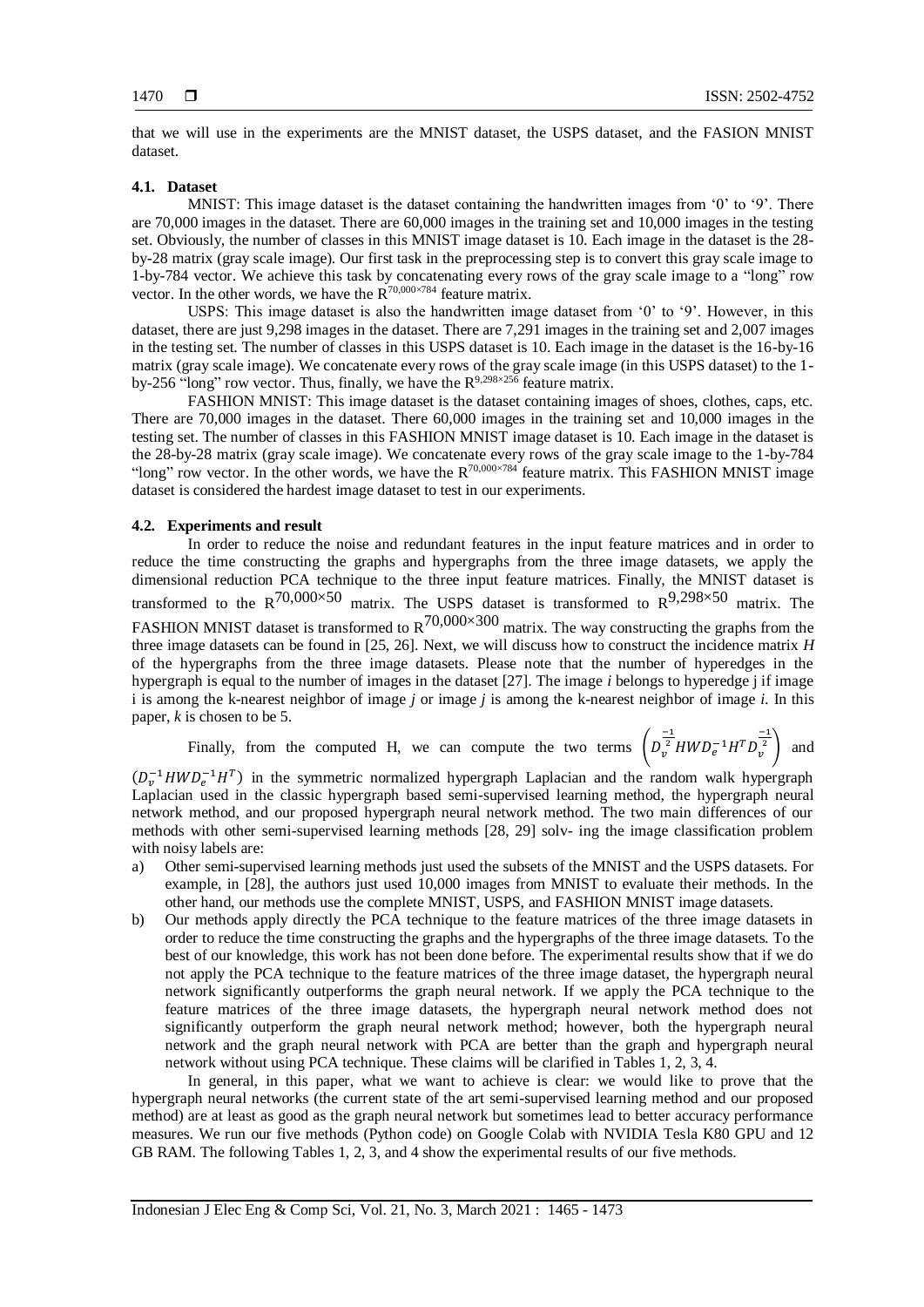From the above three tables, we easily recognize initially and directly that when the noise level increases, our proposed hypergraph neural network outperforms the other methods (i.e. especially when the noise level reaches 45%). Second, from the experimental results, we see that the hypergraph neural network methods (both the current state of the art semi-supervised learning method and our proposed method) are at least as good as the graph neural network proposed by Thomas Kipf but sometimes lead to better accuracy performance measures. Finally, we can also easily see that the classic graph based semi-supervised learning method performs worst when the noise level increases. Last but not least, in the FASHION MNIST dataset, we would like to show that if we do not apply the PCA technique to the feature matrix of the FASHION MNIST image dataset, the hypergraph neural network significantly outperforms the graph neural network. This claim is shown in the following Table 4.

|  | Table 1. MNIST dataset: comparison of our five methods with various noise levels. The classification |  |                          |  |  |  |  |
|--|------------------------------------------------------------------------------------------------------|--|--------------------------|--|--|--|--|
|  |                                                                                                      |  | accuracy is reported (%) |  |  |  |  |

| Noise level                                                                                | 0%    | 15%         | 30%   | 45%   |
|--------------------------------------------------------------------------------------------|-------|-------------|-------|-------|
| Graph based semi-supervised learn-ing                                                      | 97.70 | 93.33       | 80.94 | 57.4  |
| Hypergraph based semi-supervised learning                                                  | 97.65 | 97.56       | 97.54 | 84.49 |
| Graph neural network                                                                       | 97.39 | 97.31 97.11 |       | 86.15 |
| Hypergraph neural network (current state of the art semi-supervised 97.52 learning method) | 97.52 | 97.40       | 97.34 | 87.07 |
| Proposed hypergraph neural net-work                                                        | 97.72 | 97.69       | 97.30 | 91.65 |
|                                                                                            |       |             |       |       |

Table 2. USPS dataset: comparison of our five methods with various noise levels. The classification accuracy is reported (%)

| Noise level                                                                                | 0%    | 15%         | 30%   | 45%   |
|--------------------------------------------------------------------------------------------|-------|-------------|-------|-------|
| Graph based semi-supervised learning                                                       | 95.06 | 94.96       | 92.82 | 66.26 |
| Hypergraph based semi-supervised learning                                                  | 95.06 | 94.91       | 94.71 | 74.58 |
| Graph neural network                                                                       | 94.66 | 94.42 93.12 |       | 70.00 |
| Hypergraph neural network (current state of the art semi-supervised 97.52 learning method) | 94.76 | 94.71       | 93.82 | 74.48 |
| Proposed hypergraph neural network                                                         | 95.06 | 94.81       | 94.37 | 82.51 |

#### Table 3. Fashion MNIST dataset: comparison of our five methods with various noise levels. The classification accuracy is reported (%)

| $\alpha$ crassification accuracy is reported (70)                                          |       |       |       |       |  |  |
|--------------------------------------------------------------------------------------------|-------|-------|-------|-------|--|--|
| Noise level                                                                                | 0%    | 15%   | 30%   | 45%   |  |  |
| Graph based semi-supervised learning                                                       | 86.13 | 85.75 | 84.02 | 63.61 |  |  |
| Hypergraph based semi-supervised learning                                                  | 84.88 | 84.69 | 83.43 | 69.29 |  |  |
| Graph neural network                                                                       | 86.76 | 86.35 | 85.17 | 67.79 |  |  |
| Hypergraph neural network (current state of the art semi-supervised 97.52 learning method) | 86.41 | 86.30 | 85.47 | 70.09 |  |  |
| Proposed hypergraph neural network                                                         | 86.14 | 85.91 | 85.02 | 75.89 |  |  |

Table 4. Fashion MNIST dataset: Comparison of the hypergraph neural network method (the current state of art semi-supervised learning method) and the graph neural network method

| Noise level                             | 0%    |
|-----------------------------------------|-------|
| Graph neural network (without PCA)      | 79.98 |
| Hypergraph neural network (without PCA) | 85.09 |
| Graph neural network (with PCA)         | 86.76 |
| Hypergraph neural network (with PCA)    | 86.41 |

# **5. CONCLUSION**

In this paper, we have proposed the novel hypergraph neural network method. Our contributions are: (1) Reduce the time constructing the graph and the hypergraph by initially applying the PCA technique to the image dataset, (2) Our novel hypergraph neural network method is in fact the combination of the classic hypergraph based semi-supervised learning method and the hypergraph neural network proposed by [4] (i.e., the current state of the art semi-supervised learning method). The experimental results show that our proposed hypergraph neural network outperforms other semi- supervised learning methods as the noise level in the training set increases (~45%). In the other words, our proposed approach is quite robust to noise labels to some extent. Moreover, the hypergraph neural networks (the current state of the art method of semisupervised learning approach and our proposed method) are at least as good as the graph neural network proposed by Thomas Kipf, but sometimes lead to better accuracies. Last but not least, in the future work, we will combine the hypergraph p-Laplacian based semi- supervised learning method with the current state of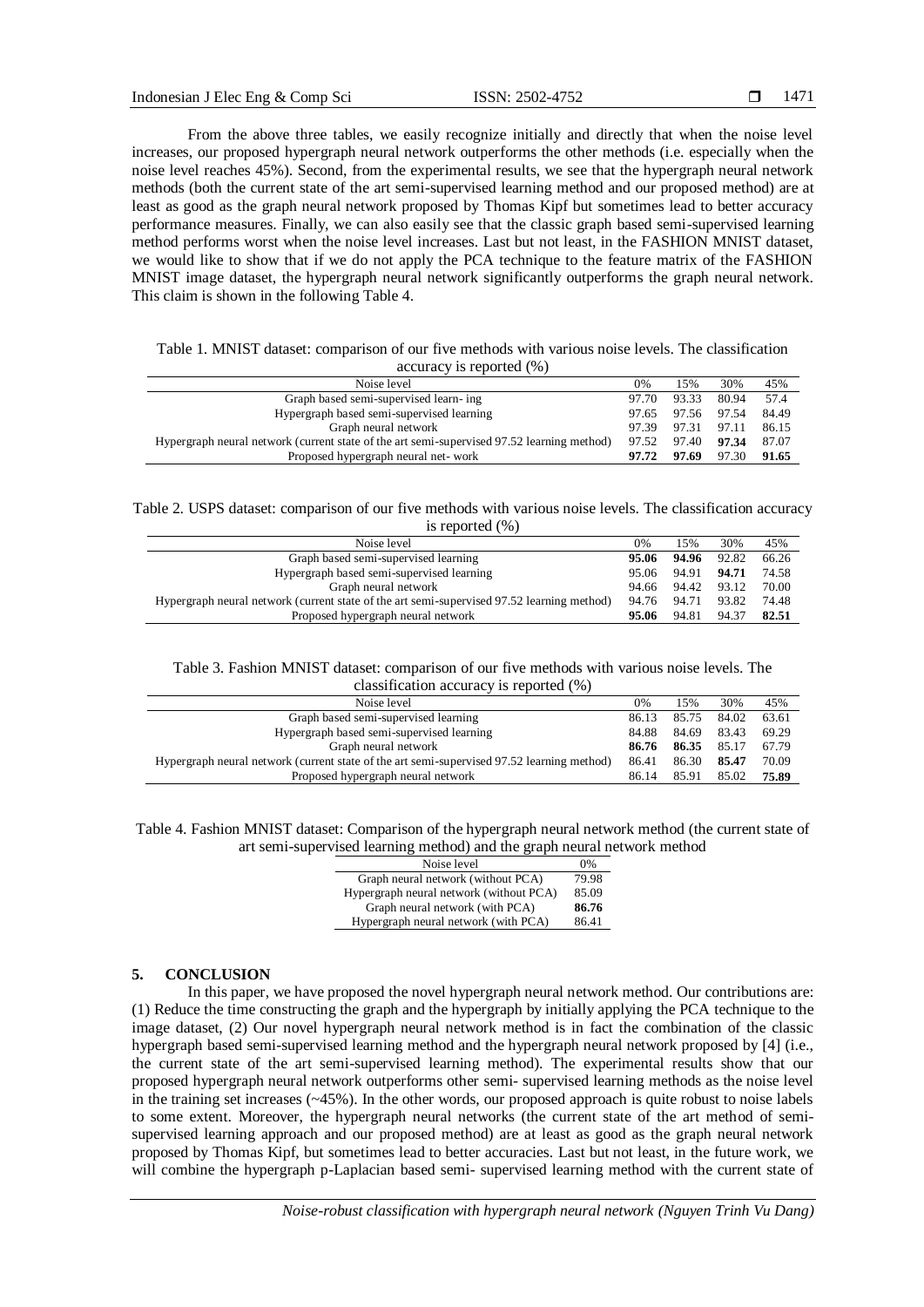the art semi-supervised learning method (i.e. the hy- pergraph neural network proposed by [4]) to form a novel hypergraph neural network method. Finally, we can apply this novel method to various classification tasks such as protein function prediction, cancer classification, and speech recognition, to name a few.

# **ACKNOWLEDGEMENTS**

This research is funded by Ho Chi Minh City University of Technology (HCMUT), VNU-HCM, under grant number BK-SDH-2020-1970428.

# **REFERENCES**

- [1] Karen Simonyan and Andrew Zisserman, "Very deep convolutional networks for large-scale image recognition," a*rXiv preprint arXiv:1409.1556,* pp. 1-14, 2015.
- [2] G. Hinton *et al*., "Deep Neural Networks for Acoustic Modeling in Speech Recognition: The Shared Views of Four Research Groups," in *IEEE Signal Processing Magazine*, vol. 29, no. 6, pp. 82-97, 2012, doi: 10.1109/MSP.2012.2205597.
- [3] Thomas N. Kipf, Max Welling, "Semi-supervised classification with graph convolutional net-works," *arXiv preprint arXiv:1609.02907*, pp. 1-14, 2016.
- [4] Yifan Feng, Haoxuan You, Zizhao Zhang, Rongrong Ji and Yue Gao, "Hypergraph neural networks," *The Thirty-Third AAAI Conference on Artificial Intelligence (AAAI-19)*, Honolulu, vol. 33, no. 1, pp. 3558-3565, 2019, DOI: https://doi.org/10.1609/aaai.v33i01.33013558.
- [5] Song Bai, Feihu Zhang, Philip H.S. Torr, "Hypergraph convolution and hypergraph attention," *arXiv preprint arXiv:1901.08150,* pp. 1-30, 2020.
- [6] Klicpera, Johannes, Aleksandar Bojchevski, and Stephan Gu ̈nnemann, "Predict then Propagate: Graph Neural Networks meet Personalized PageRank," *arXiv preprint arXiv:1810.05997,* vol. 1, 2018.
- [7] [8] Dengyong Zhou, Jiayuan Huang and Bernhard Scholkopf, "Learning with Hypergraphs: Clustering, Classification, and Embedding," in *Advances in Neural Information Processing Systems 19: Proceedings of the 2006 Conference*, MIT Press, pp. 1601-1608, 2006.
- [8] Dengyong Zhou, Jiayuan Huang and Bernhard Scholkopf, "Beyond pairwise classification and clustering using hypergraphs (Technical Report 143)." *Max Plank Institute for Biological Cybernetics*, Tübingen, Germany*,* 2005.
- [9] Zijin Zhao, "Classification in the presence of heavy label noise: A Markov chain sampling framework". *Theses (School of Computing Science), Simon Fraser University*, 2017.
- [10] K. Yi and J. Wu, "Probabilistic End-To-End Noise Correction for Learning With Noisy Labels," *2019 IEEE/CVF Conference on Computer Vision and Pattern Recognition (CVPR)*, Long Beach, CA, USA, pp. 7010-7018, 2019, doi: 10.1109/CVPR.2019.00718.
- [11] Chiyuan Zhang, Samy Bengio, Moritz Hardt, Benjamin Recht, Oriol Vinyals, "Understanding deep learning requires rethinking generalization," *arXiv preprint arXiv:1611.03530*, pp. 1-15, 2017.
- [12] D. Tanaka, D. Ikami, T. Yamasaki and K. Aizawa, "Joint Optimization Framework for Learning with Noisy Labels," *2018 IEEE/CVF Conference on Computer Vision and Pattern Recognition*, Salt Lake City, UT, pp. 5552- 5560, 2018, doi: 10.1109/CVPR.2018.00582.
- [13] Mikael Henaff, Joan Bruna and Yann LeCun, "Deep convolutional networks on graph-structured data," *arXiv preprint arXiv:1506.05163*, pp. 1-10, 2015.
- [14] Jakramate Bootkrajang and Ata Kabán, "Label-noise robust logistic regression and its applications," in *Machine Learning and Knowledge Discovery in Databases: proceeding of Joint European Conference on Machine Learning and Knowledge Discovery in Databases*, Springer, pp. 143-158, 2012.
- [15] Jakramate Bootkrajang, "Supervised learning with random labelling errors," *Computer Science, University of Birmingham,* 2013.
- [16] A. J. Bekker and J. Goldberger, "Training deep neural-networks based on unreliable labels," *2016 IEEE International Conference on Acoustics, Speech and Signal Processing (ICASSP)*, Shanghai, pp. 2682-2686, 2016, doi: 10.1109/ICASSP.2016.7472164.
- [17] Jacob Goldberger and Ehud Ben-Reuven "Training deep neural-networks using a noise adaptation layer," *5th International Conference on Learning Representations*, Toulon, pp. 1-7, 2017.
- [18] A. J. Bekker, M. Chorev, L. Carmel and J. Goldberger, "A deep neural network witharestricted noisy channel for identification of functional introns," *2017 IEEE 27th International Workshop on Machine Learning for Signal Processing (MLSP)*, Tokyo, pp. 1-6, 2017, doi: 10.1109/MLSP.2017.8168186.
- [19] Aritra Ghosh, Himanshu Kumar and P.S. Sastry, "Robust loss functions under label noise for deep neural networks," *Thirty-First AAAI Conference on Artificial Intelligence*, San Francisco, pp. 1919-1925, 2017.
- [20] Zhilu Zhang and Mert R. Sabuncu, "Generalized cross entropy loss for training deep neural networks with noisy labels," *NIPS'18: Proceedings of the 32nd International Conference on Neural Information Processing Systems*, New York, pp. 8792-8802, 2018.
- [21] B. Frenay and M. Verleysen, "Classification in the Presence of Label Noise: A Survey," in *IEEE Transactions on Neural Networks and Learning Systems*, vol. 25, no. 5, pp. 845-869, 2014, doi: 10.1109/TNNLS.2013.2292894.
- [22] Wei Shen, Kai Zhao, Yilu Guo and Alan Yuille, "Label distribution learning forests," *NIPS'17: Proceedings of the 31st International Conference on Neural Information Processing Systems*, New York, pp. 834-843, 2017.